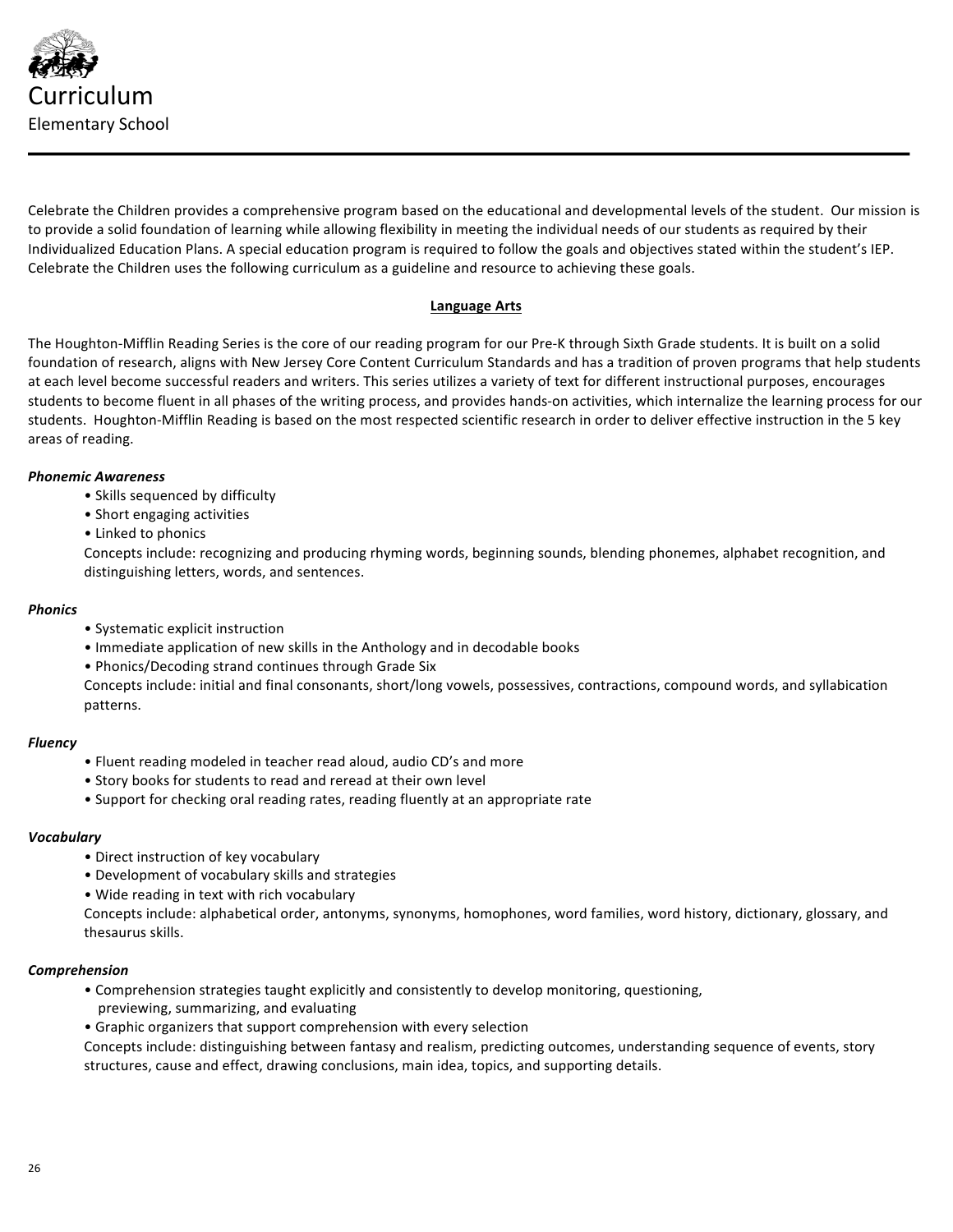

# **Scott Foresman**

My Sidewalks on Reading Street Intensive Reading Intervention is a research-based intensive reading intervention program that accelerates the reading development of struggling students. The ultimate goal of the My Sidewalks is to improve students' reading and comprehension abilities. My Sidewalks provides instruction in phonemic awareness, phonics, fluency, vocabulary, and comprehension skills and strategies.

# *Daily Phonemic Awareness*

Activities incorporate teacher modeling and scaffolding.

# *Phonics Instruction*

Focuses on decoding multisyllabic words. Fluency instruction includes teacher modeling, student practice with repeated readings, and teacher feedback.

# *Vocabulary Instruction*

Is focused on vocabulary that is thematically related to many Science and Social Studies concepts. Instruction includes multiple exposures to each word in the context of reading and multiple opportunities to practice the words.

# *Comprehension*

Skills and strategies instruction includes those skills that struggling readers need to become proficient readers: main idea, compare and contrast, sequence, and drawing conclusions.

## *Strategy Instruction*

Includes strategies such as previewing and setting purposes, asking and answering questions, and summarizing text.

## **Mathematics**

Houghton-Mifflin Mathematics is a comprehensive system from Pre-K through Grade Six which emphasizes learning in small increments through a spiral approach, which reviews previously learned concepts throughout the year. Mathematics curriculum and assessment revolve around the 5 NJ Core Curriculum Standards. These key ideas are a mixture of content and process goals.

## *Number and Numerical Operations*

Students use number sense and numeration to develop an understanding of the multiple uses of numbers in the real world. Concepts include: adding, subtracting, multiplying, dividing, and estimating whole numbers, fractions, decimals, ratios, and percent.

## *Measurement and Geometry*

Students use measurement and geometry to provide a link between abstract concepts and the real world to describe and compare objects and data. Concepts include: money, time, temperature, inches, feet, miles, area, volume, perimeter, circumference, basic figures, plane figures, shapes, geometric construction.

# *Patterns and Algebra*

Students develop an understanding of patterns, relationships, and functions by solving problems in which there is a need to recognize and extend a variety of patterns and to analyze, represent, model, and describe real world and functional relationships. Concepts include: addition/subtraction number sentences, missing addends, missing factors and digits, inverse operations, Venn Diagrams, linear equations, and writing and solving percent equations.

# *Data Analysis, Probability, and Discrete Mathematics*

Students will formulate their own questions that can be answered with data. They will collect, organize, and display their data through graphs, charts, tables, etc. They will develop an understanding of how to find the average median, mode, and mean of numbers. Students will make predictions about the outcome of events and participate in probability investigations where they will collect data through observations, surveys, and experiments. Concepts include: creating bar graphs, circle graphs, tally charts, frequency tables, and pictographs.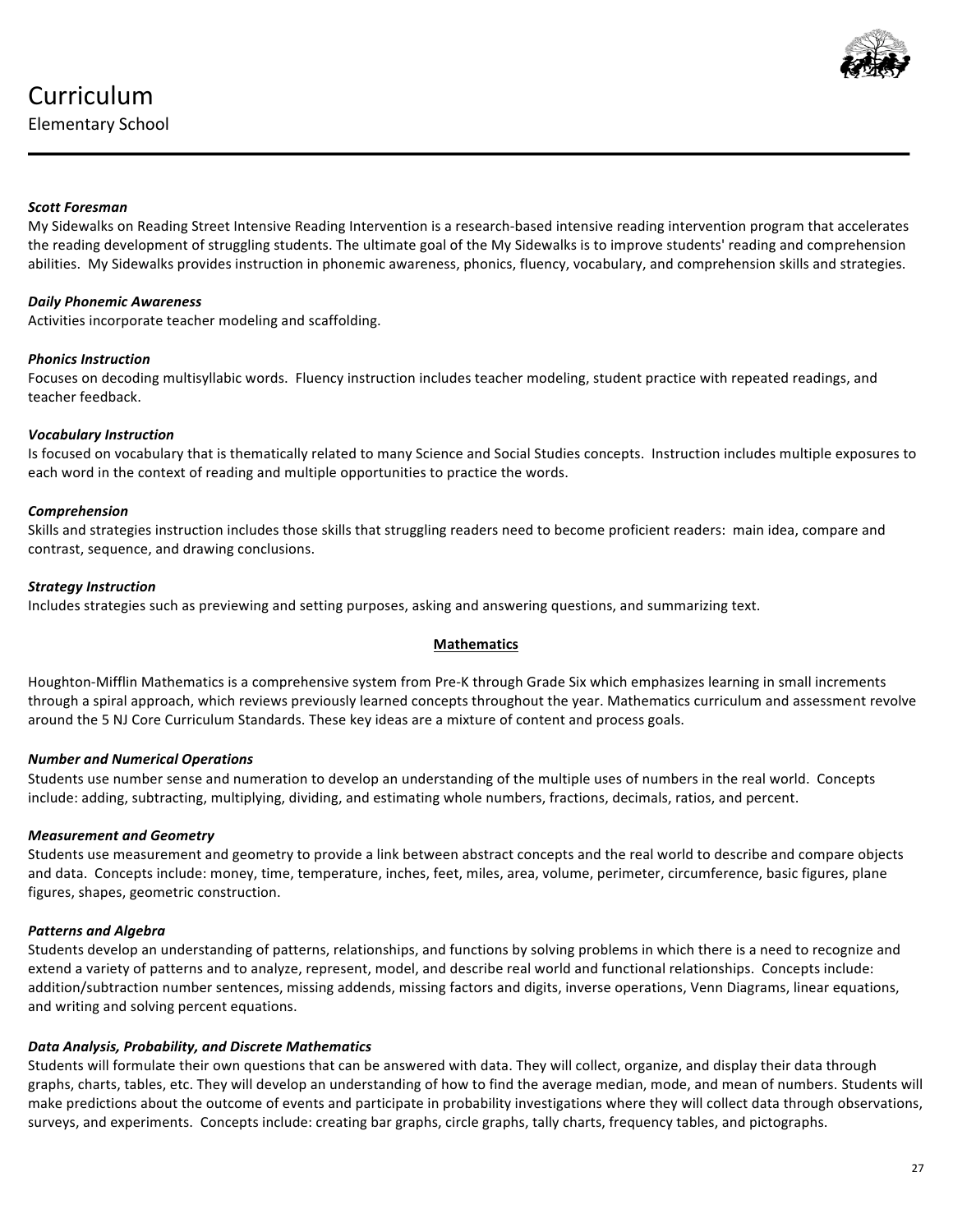

## *Mathematical Processes*

Students will use their acquired mathematical knowledge to make connections and develop strategies to help solve mathematical problems. They will take concepts learned and apply them to situations outside of mathematics. Technology will be used throughout the learning process including calculators and computers. Concepts include: applications in addition, decimals, division, fractions, geometry, measurement, money, ratio, etc.

# **Social Studies**

Grades K through Six utilizes the Houghton- Mifflin Social Studies Series, which emphasizes critical thinking skills and motivates students to become active and informed citizens. The topics covered correspond to the NJ Core Curriculum Standards including civics, history, geography, and economics.

## **Science**

Celebrate the Children uses the Houghton-Mifflin Science Program that is aligned with the NJ Core Curriculum Standards. In addition, Delta Science Modules are utilized to provide the students with hands-on experiments, including, but not limited to, Plant and Animal Life Cycles, Force and Motion, Weather Watching, and the Human Body.

## **Additional Subjects**

## *Life Skills*

Providing opportunities for student development are at the core of our Life Skills Program in the elementary school. Teachers incorporate functional, practical, and essential skills of everyday life through a wide variety of activities based on the Assessment of Functional Living Skills curriculum. Following our overall school philosophy, skills that Celebrate the Children targets are individualized based on the student's developmental profile; however, three main areas of focus include basic living skills, home skills, and community participation. Basic selfhelp, self-care, self-management, hygiene, routines, and core communication skills are essential in building self-esteem and increasing confidence to take on more challenging goals. These day-to-day mechanics of living are targeted both within our school and out in the community during our Community-Based Instruction times. Participating in the community begins with learning to navigate safely around the various environments that are explored. Other goals include shopping independently in grocery stores, department stores, and shopping malls, eating at various restaurants, as well as participating in recreational and social activities, all of which require a wide variety of skills. Celebrate the Children strives to provide emotionally rich, meaningful experiences based on specific goals for maximizing a student's freedom, independence, and opportunities across all settings.

## *Physical Education/Health Education*

The physical education and health program emphasizes the development of a fundamental understanding of one's self. Learning to function in our society through physical development, social skills, and space relationships help build a strong foundation for the student. Our Health Education Program focuses on personal health, nutrition, self-help skills and safety. Physical Education classes include integrating strategies that improve regulation, using tactile, movement, visual, and auditory input to support student's participation in sports, including soccer, basketball, hockey, volleyball, football, kickball, and softball. An exercise program, which includes Yoga, is incorporated into the daily schedule as well.

## *Music*

The Music Program encompasses both vocal and instrumental music experiences and stresses the development of basic music, melody, harmony, form, dynamics and tone. Materials used include: dance and movement tapes, different types of listening material, rhythm instruments, composer worksheets, instrument workbooks, recorders, and bells, as well as a sound beam. Units and topics include: reading and clapping rhythms, singing different cultural songs, history of songs, shared timing, learning about instruments, listening to different types of music, identifying notes, movement and dancing, playing recorders, and creating original music.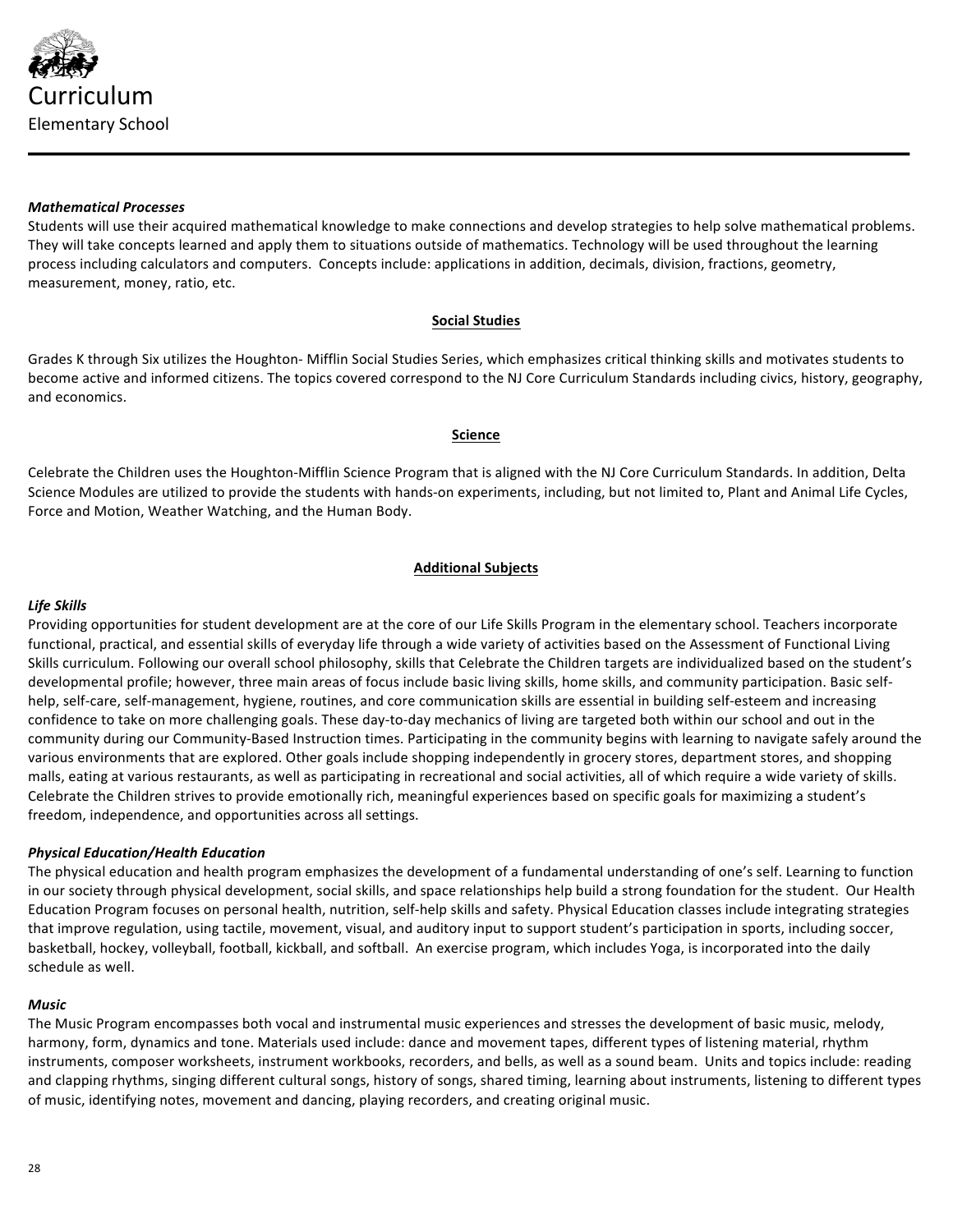# Curriculum

Elementary School

# *Art*

The Art program at Celebrate the Children gives the student a hands-on experience with a wide variety of materials in a structured but creative setting. Students draw, paint, and create 3 dimensional structures using materials such as paint, crayons, clay, water, paper, papiermâché, cardboard, and other hands-on materials. Students also create and experience art from other countries. The art classes stress viewing art as a form of self-expression, and with this in mind, all artistic work is recognized as a personal achievement by the individual who created it.

# *Technology*

Students are introduced to basic keyboarding skills appropriate to grade level. In addition to the weekly Technology class, the curriculum is supplemented with educational software from the Houghton-Mifflin programs, as well as independent sources.

Software includes:

- *Kurzweil*
- *Microsoft Word*
- *Microsoft Excel*
- *Power Point*
- *Kidspiration*
- *Inspiration*
- *I-Movie*
- *I-Photo*
- *Choose and Tell*
- *Boardmaker*
- *Get Set for Reading*
- *Big Book Audio CD's*
- *Anthology Audio CD's*
- *Curious George Learns Phonics*
- 

# **Assessment**

Celebrate the Children provides various options to assess skill levels, instructional strengths, and individual needs:

- *FEAS*
- *Brigance Inventory of Early Development*
- *Brigance Comprehensive Inventory of Basic Skills-Revised*
- *Brigance Diagnostic Life Skills Inventory*
- *Wide Range Achievement Test*
- *Baseline Group Test*
- *Diagnostic Online Math Assessments (DOMA)*
- *Diagnostic Online Reading Assessment (DORA)*
- *Integrated Theme Tests*
- *Theme Skills Tests*
- *Benchmark Progress Tests*
- *Pre/Post Tests*
- *Math Journals*
- *Projects*
- *Portfolio*
- *Daily Data sheets, rating DIR® and Academic Goals*

Other forms of assessment geared toward the individual child include teacher observations, progress reports, CST monitoring, Individualized Education Plans, class work and homework, Standardized Testing, and Alternate Proficiency Assessments.

# **Incorporating DIR® into the Curriculum Framework**

In addition to the core curriculum, skill areas are addressed to support the social, emotional and developmental growth of the students.



• *Intellikeys*

- 
- 
- 
- *Accelerated Reader*
- 
- 
- -
	-
	-